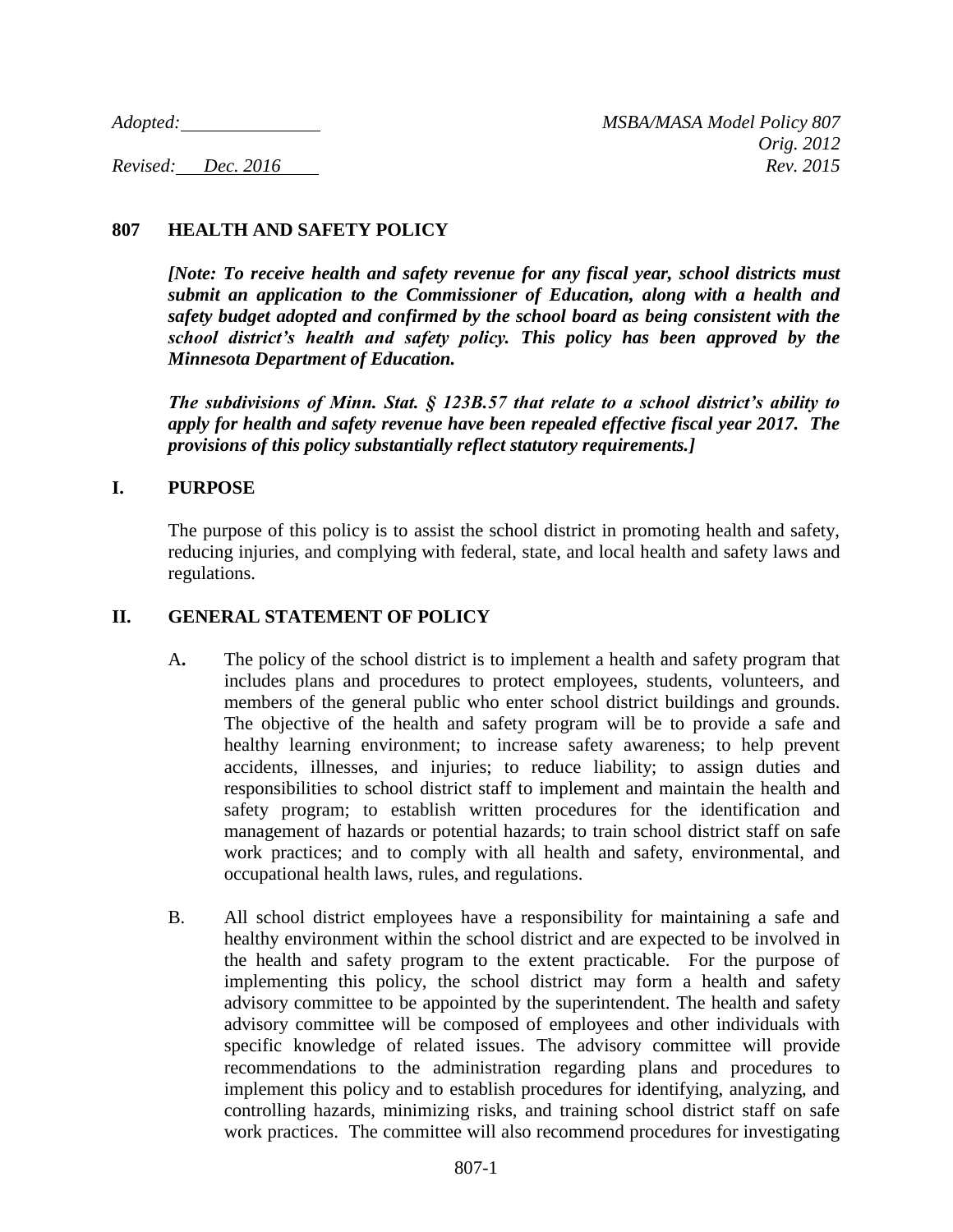accidents and enforcement of workplace safety rules. Each recommendation shall include estimates of annual costs of implementing and maintaining that proposed recommendation. The superintendent may request that the safety committee established under Minn. Stat. § 182.676 carry out all or part of the duties of the advisory committee or the advisory committee may consider recommendations from a separate safety committee established under Minn. Stat § 182.676.

# **III. PROCEDURES**

- A. Based upon recommendations from the health and safety advisory committee and subject to the budget adopted by the school board to implement or maintain these recommendations, the administration will adopt and implement written plans and procedures for identification and management of hazards or potential hazards existing within the school district in accordance with federal, state, and local laws, rules, and regulations. Written plans and procedures will be maintained, updated, and reviewed by the school board on an annual basis and shall be an addendum to this policy. The administration shall identify in writing a contact person to oversee compliance with each specific plan or procedure.
- B. To the extent that federal, state, and local laws, rules, and regulations do not exist for identification and management of hazards or potential hazards, the health and safety advisory committee shall evaluate other available resources and generally accepted best practice recommendations. Best practices are techniques or actions which, through experience or research, have consistently proven to lead to specific positive outcomes.
- C. The school district shall monitor and make good faith efforts to comply with any new or amended laws, rules, or regulations to control potential hazards.

# **IV. PROGRAM AND PLANS**

- A. For the purpose of implementing this policy, the administration will, within the budgetary limitations adopted by the school board, implement a health and safety program that includes specific plan requirements in various areas as identified by the health and safety advisory committee. Areas that may be considered include, but are not limited to, the following:
	- 1. Asbestos
	- 2. Fire and Life Safety
	- 3. Employee Right to Know
	- 4. Emergency Action Planning
	- 5. Combustible and Hazardous Materials Storage
	- 6. Indoor Air Quality
	- 7. Mechanical Ventilation
	- 8. Mold Cleanup and Abatement
	- 9. Accident and Injury Reduction Program: Model AWAIR Program for Minnesota Schools
	- 10. Infectious Waste/Bloodborne Pathogens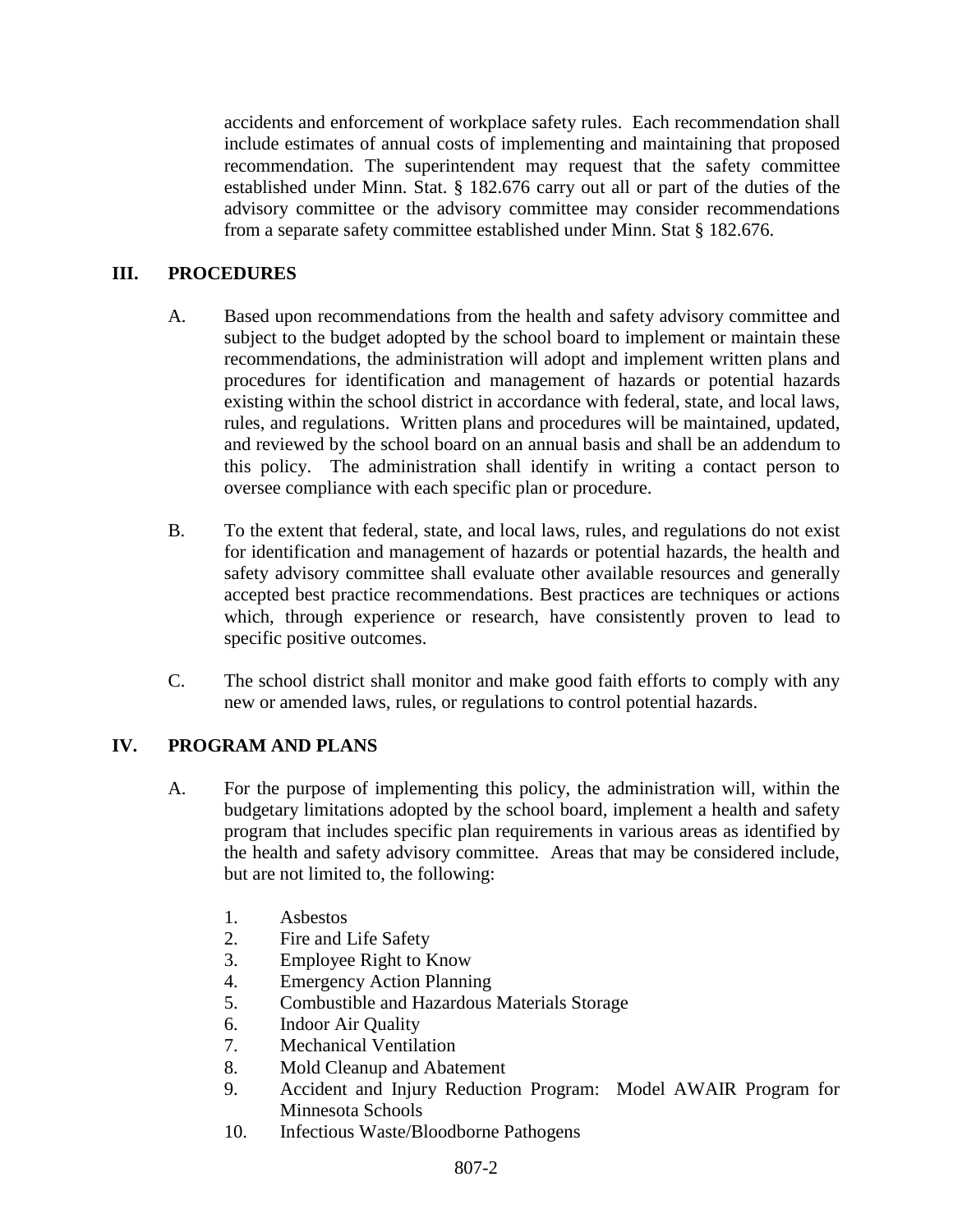- 11. Community Right to Know
- 12. Compressed Gas Safety
- 13. Confined Space Standard
- 14. Electrical Safety
- 15. First Aid/CPR/AED
- 16. Food Safety Inspection
- 17. Forklift Safety
- 18. Hazardous Waste
- 19. Hearing Conservation
- 20. Hoist/Lift/Elevator Safety
- 21. Integrated Pest Management
- 22. Laboratory Safety Standard/Chemical Hygiene Plan
- 23. Lead
- 24. Control of Hazardous Energy Sources (Lockout/Tagout)
- 25. Machine Guarding
- 26. Safety Committee
- 27. Personal Protection Equipment (PPE)
- 28. Playground Safety
- 29. Radon
- 30. Respiratory Protection
- 31. Underground and Above Ground Storage Tanks
- 32. Welding/Cutting/Brazing
- 33. Fall Protection
- 34. National Emission Standards for Hazardous Air Pollutants for School Generators established by the United States E.P.A.
- 35. Other areas determined to be appropriate by the health and safety advisory committee.

If a risk is not present in the school district, the preparation of a plan or procedure for that risk will not be necessary.

- B. The administration shall establish procedures to ensure, to the extent practicable, that all employees are properly trained and instructed in job procedures, crisis response duties, and emergency response actions where exposure or possible exposure to hazards and potential hazards may occur.
- C. The administration shall conduct or arrange safety inspections and drills. Any identified hazards, unsafe conditions, or unsafe practices will be documented and corrective action taken to the extent practicable to control that hazard, unsafe condition, or unsafe practice.
- D. Communication from employees regarding hazards, unsafe or potentially unsafe working conditions, and unsafe or potentially unsafe practices is encouraged in either written or oral form. No employee will be retaliated against for reporting hazards or unsafe or potentially unsafe working conditions or practices.
- E. The administration shall conduct periodic workplace inspections to identify potential hazards and safety concerns.